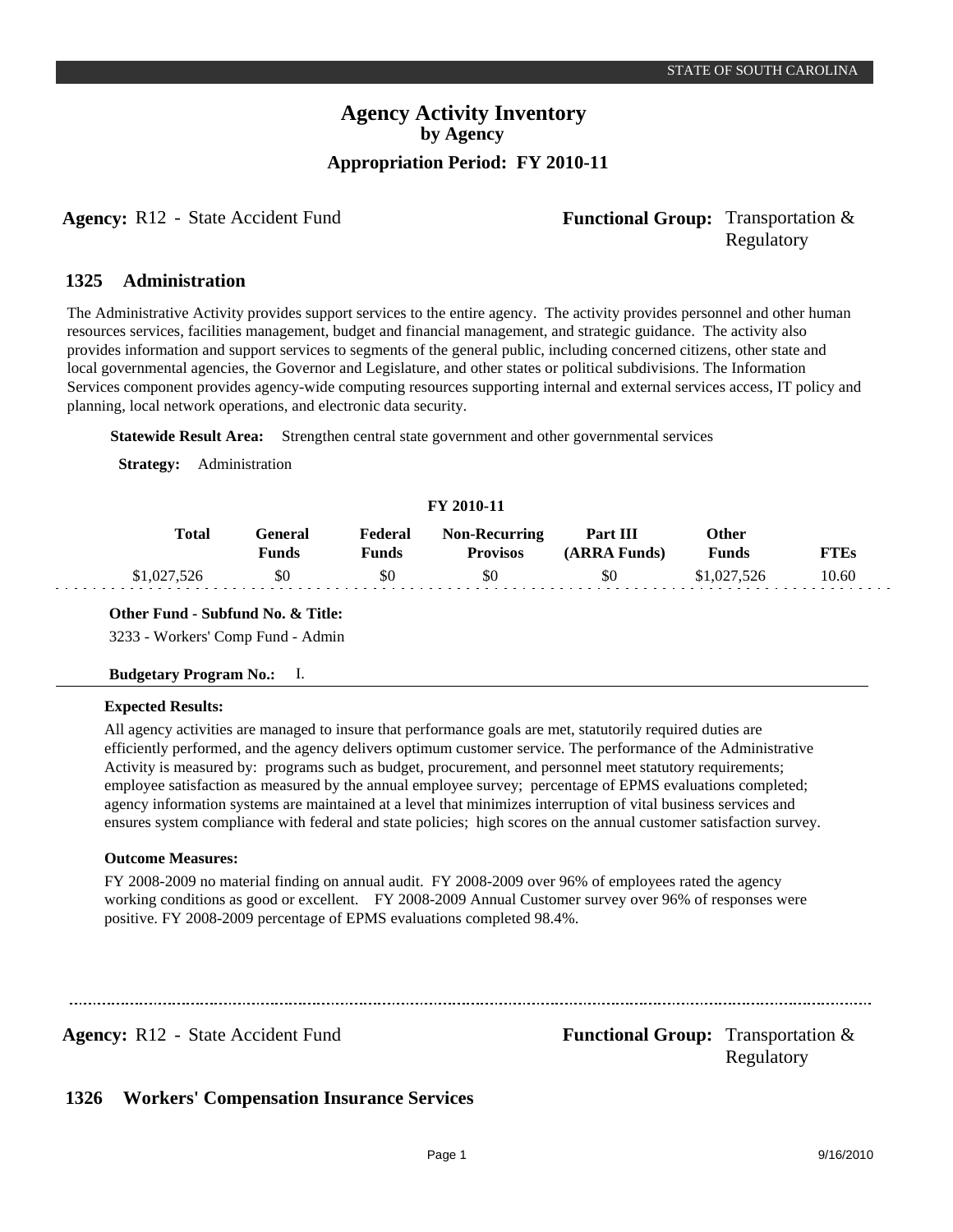### **Agency Activity Inventory by Agency Appropriation Period: FY 2010-11**

The SAF provides workers' compensation services to over 675 state, county, and local governmental entities. It determines their premiums, provides loss control services, and processes their claims. SAF processes more than 7,000 workers' compensation claims per year. Claims are investigated, coverage is established, and eligibility for benefits is determined (Title 42, Chapter 7, Article 1). Benefits include wage replacement during the period the worker is unable to work, payment for medical services related to the work injury, and monetary payments for permanent impairments resulting from the injury. SAF provides legal representation for employers when claims are litigated. The agency also provides training, instruction, and support functions for policyholders' claim administrators.

**Statewide Result Area:** Strengthen central state government and other governmental services

**Strategy:** Provide effective and efficient Other Governmental Services which are required by law and/or pertinent to the lives of citizens.

| <b>A</b> A A V A V A A |              |                  |                  |                                         |                          |                       |             |  |
|------------------------|--------------|------------------|------------------|-----------------------------------------|--------------------------|-----------------------|-------------|--|
|                        | <b>Total</b> | General<br>Funds | Federal<br>Funds | <b>Non-Recurring</b><br><b>Provisos</b> | Part III<br>(ARRA Funds) | Other<br><b>Funds</b> | <b>FTEs</b> |  |
|                        | \$5,661,995  | \$0              | \$0              | \$0                                     | \$0                      | \$5,661,995           | 75.40       |  |

**FY 2010-11**

### **Other Fund - Subfund No. & Title:**

3233 - Workers' Comp Fund - Admin

### **Budgetary Program No.:** I.

### **Expected Results:**

The performance of the Workers' Compensation Insurance Services Activity is measured by: rate comparison with other large carriers in the state; administrative and claim costs comparisons with the private sector; timely determination of eligibility for benefits; timely processing of medical bills: high scores on the annual customer satisfaction survey.

### **Outcome Measures:**

FY 2008-2009 rates ranked third among the companies surveyed. Medical and indemnity costs less than half of the average for private sector. FY 2008-2009 administrative cost ratio estimated at only 5.7%, less than one fifth of the average for private sector. The average time to make an initial compensability decision was reduced to only 6.2 calendar days. FY 2008-2009 Annual Customer survey over 96% of responses were positive.